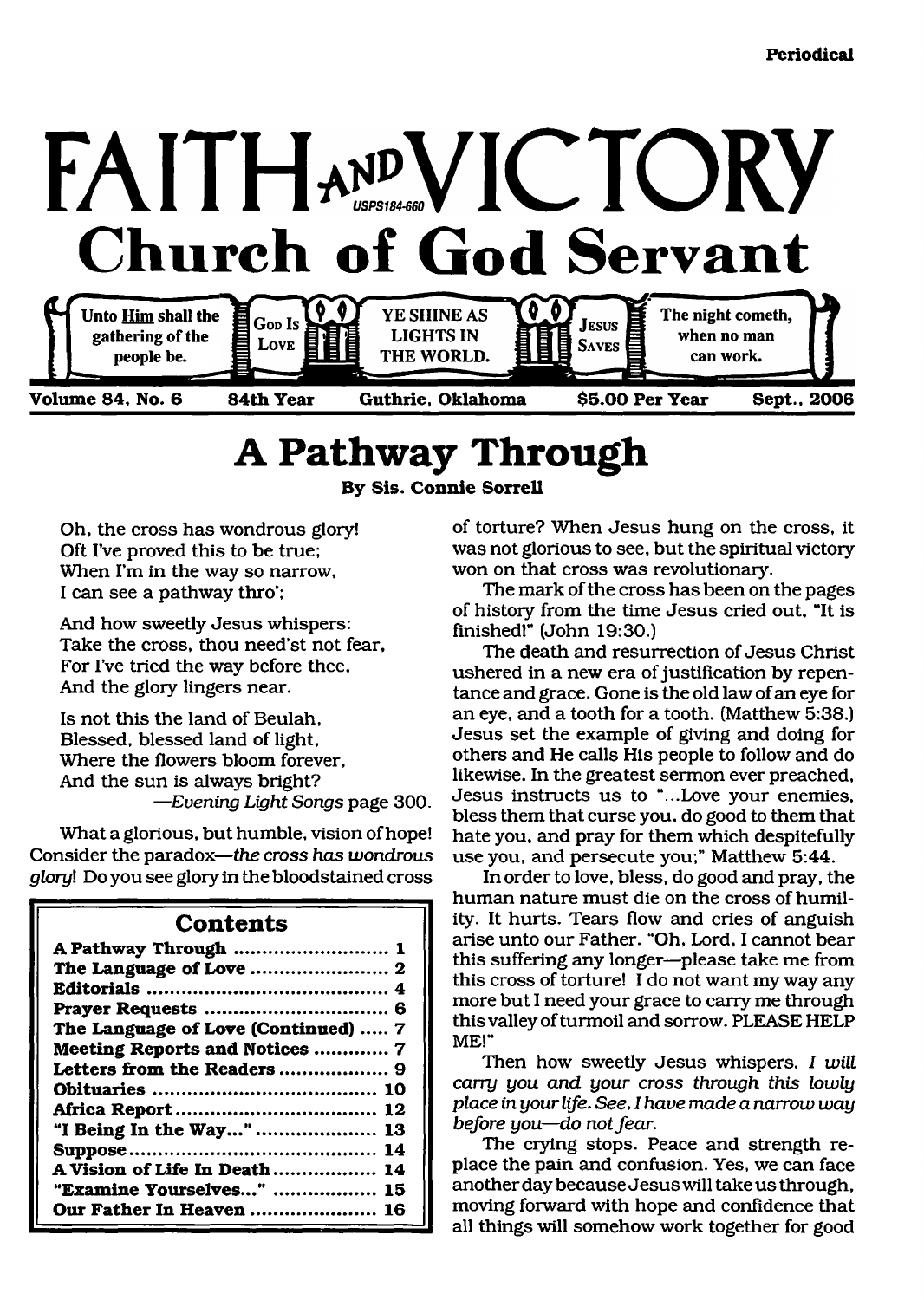because we love the Lord. (Romans 8:28.) He has promised to never leave us nor forsake us. (Hebrews 13:5.) He is closer to us than abrother, sister, mother, father, husband or wife. We forsake all others because Jesus Christ alone can take us onward and upward through the narrow way prepared before us. (Matthew 10:37- 38.) The flesh cannot come this way for this highway is seen and walked spiritually. It is heavenly divine.

Feel hope and courage flood your soul? Wondrous glory lingers near the blood stained cross. Thousands of pilgrims have walked this way before us. (Hebrews 11.) Their testimonies of faith cheer us and we see the narrow way has been tried and proven true. When friends encourage us, it helps propel us forward, but let us never forsake the One Who carries us through the valleys in the Land of Beulah.

In the married land (Beulah), God's people are not forsaken nor desolate. (Isaiah 62:4-5.) The Lover of our Soul cares for us. He plucks the thorns from the roses that prick us in the valleys and He heals the scars they cause. We have hope as we pass through the valley of suffering and self-denial because we know there is a reward at the end. Our spiritual vision is keen. We step with confidence because the Lord is doing a great work for us. He has helped us in the past, He is helping us today and He will help us in the future. What more assurance could we ask for? Indeed, there is none.

Oh, how pleasant this earth would be if **all** human beings would come to this spiritual Land of Beulah! Instead of fighting and killing one another, men and women would be crucifying self and living by the two greatest commandments. (Mark 12:28-30.) It would change for better the living conditions of thousands of people! Abuse, neglect, poverty and sins of the flesh would be no more. Instead of tears flowing, peace, fellowship, concern and love would flow from heart to heart. Is this an idle dream? Check out the true facts of history and you will find that everywhere divine Christianity was allowed to reign, living conditions improved for mankind.

Yes, the cross has wondrous glory too awesome for words to explain. It has changed the lives of countless millions through the ages of time, and it continues to change our pathway, too.

We know where this narrow pathway led others, and their beckons of triumph call us forward. Having such a great cloud of witnesses about us, let us travel upward to the Holy City where there is no darkness, for the Son is always bright.

# <span id="page-1-0"></span>**The Language of Love**

------- » > -------

By Sis. Charlotte Huskey

I grew up on a farm in Willamette Valley, Oregon. We worked hard and I loved it. I felt like I was the best-loved child in the whole wide world. Our parents treated all of us equally, without any partiality; but my older sister grew up feeling that our father did not love her. How could this be?

It must have been something about our love language that triggered our different feelings. The information that I have gathered from men who study family relationships, and from my own 50 years of observing families, I believe that every person has a different way of perceiving love. My perception of love happens to be acts of service. I watched my father working year after year from sun up to sun down to supply for our family. This convinced me that I was dearly loved.

In John 13:34 Christ says, "A new commandment I give unto you, That ye love one another; as I have loved you, that ye also love one another." Christ's love is honest and sacrificial. God is "love." Also in John 13:35 Christ said, "By this shall all men know that ye are my disciples, if ye have love one to another." Love, therefore, is a very important ingredient in the Christian home. Faith, hope and charity (love) are all parts of a Christian's life; "but the greatest of these is charity." Our neighbors will not believe we are Christians unless our families have love one to another.

My father expressed love through acts of service and honor. Rarely did he say, "I love you." He would say, "I will not permit you to do that because I love you and know that is not good for you." "You girls do the dishes and show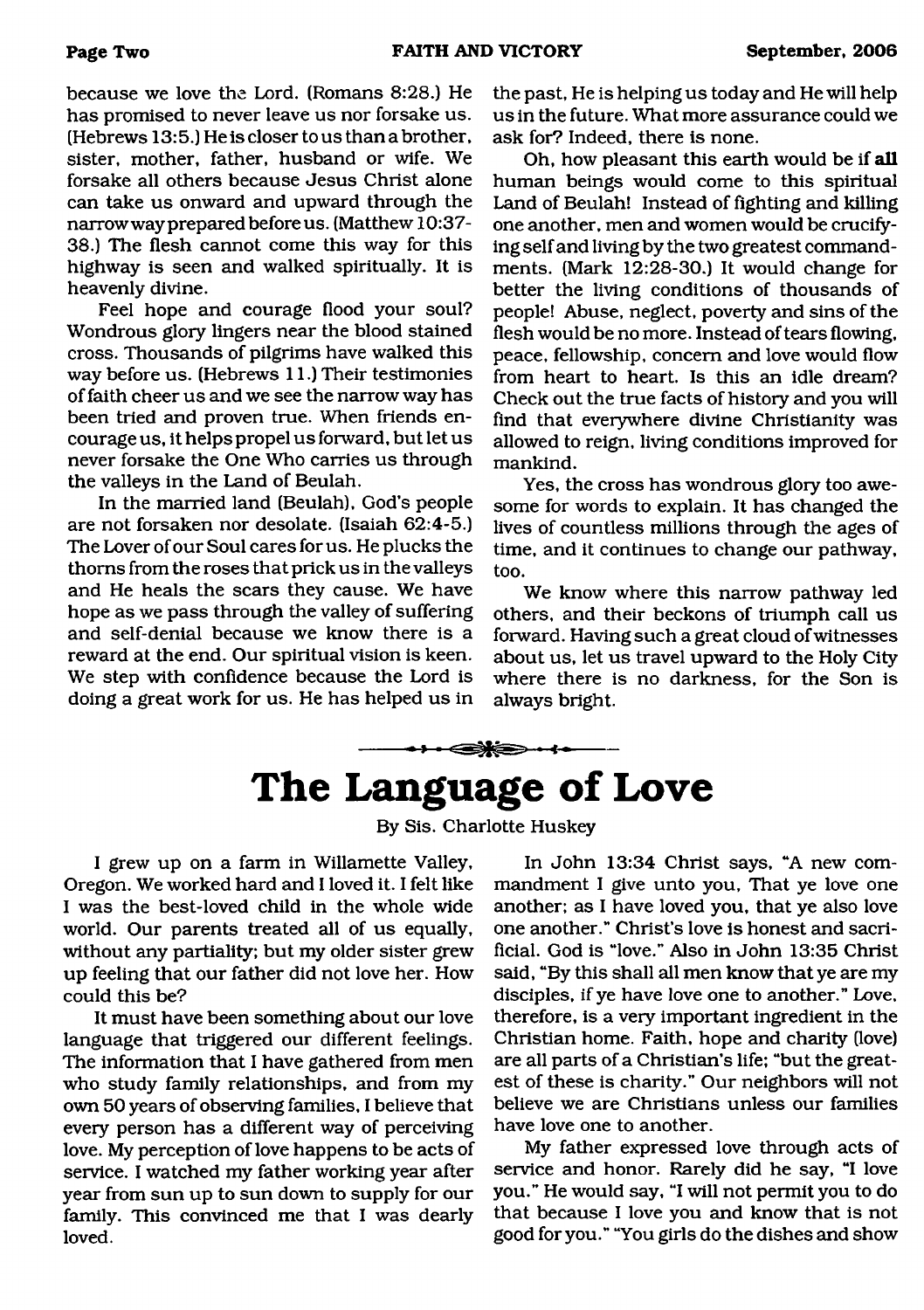Mother that you love her." He showed great respect for each child and Mother, never ignoring us or humiliating us. Mother wasn't allowed to lift heavy things if Dad was near, or even to carry a bucket of water or to hoe in the garden. He would take the hoe and tell her to go sit down. Only once did I hear him scold her. But neither did he say, "I love you." Honoring and doing for her spoke his love to my mother arid to our family.

Love is an emotional language. It is part of the nurturing that is spoken of in Ephesians 6:4 "And, ye fathers, provoke not your children to wrath: but bring them up in the nurture and admonition of the Lord." Love must be expressed in a way that touches the emotions of the person we love. If it does not touch their emotions in a positive way it is like speaking a language they don't understand. To avoid frustration, we should learn what is thought to be the five basic languages of love. Then observe attentively each child and our spouse so we can express love to them in their preferred way.

The five basic love languages are: 1. Words of affirmation, 2. Acts of service, 3. Gift giving, 4. Quality time, and 5. Physical touch and closeness. Every person feels a degree of love through each of these expressions, but one will mean much more than the other four. Most small children will respond to all five, but around pre-teen years, one will become more desirable. Think of yourself. Which of the five do you most enjoy? Which one means the least to you?

Words meant the least to my father. He would say, "Words are cheap." "It takes no sacrifice to talk." 'To prove love you must put some muscles in it." Words of affirmation were least meaningful to him. However, they might have been most meaningful to some of his four children.

1. Words of affirmation are especially meaningful to persons suffering from low self-esteem. But it must be legitimate praise, well thought out and from the heart. Even children see flattery as meaningless. Our words must build up. Let it be ajob well done, a good grade earned, a character change for the better, etc. Anything they have worked to accomplish. Let it not be a God-given talent or natural beauty, which they did not earn.

2. Acts of service, I John 3:18, "...let us not love in word, neither in tongue; but in deed and in truth." Do something that person likes, or something out of ordinary. Maybe clean their

room or fix a bike tire. Don't do something you want done and expect them to accept it as a love token. Example, I wash the dishes and expect my husband (who couldn't care how messy the kitchen is) to accept that as an act of love to him. It won't touch his emotions.

3. Gift giving is another way to show love. Be sure to get something that the person likes. Don't buy a cookbook for your daughter that hates cooking. Bringing a gift home when you have been away lets the person knowyou thought of them while you were away. Gifts need not be expensive, just wrapped pretty to show you put some love into it. Handmade gifts are excellent.

4. Quality time is the number one language of love for many children in today's families. We have too many things that take our time to care for or to make payments on. This leaves us too little time to enjoy our children. When you do have a moment, give them your undivided attention. Play his game. Read her choice of book (if appropriate). Fix his toy or just sit and talk with him or her. Don't promise to do something with them and spend the evening reading. Instead of your time being spent at home saying, "I love you," it will be saying, "I love myself more than you."

5. Physical touch and closeness is one of the ways Jesus showed love. Mark 10:13, 16, "And they brought young children to him,...And he took them up in his arms, put his hands upon them, and blessed them." A soft touch from the one you love says, "I love you." All childhood worries flee away when the little one snuggles up in Daddy's strong arms. Stay in touch with your children by touching them often—hold their hand, put your arms over their shoulder or give them a hug.

Besides showing your love, it will help your child develop both emotionally and physically.

Words touched my older sister's emotional cord. Her preferred love language was words of affirmation. In adult life she was deceived by sweet words more than once. Dad struggled to make each of his children feel loved, but he never understood that what he considered almost useless could have meant more than gold to my sister. Quality time was her second choice of the love languages.

Dad and Mom married in November, 1929 with no assets except a car. The Great Depression hit the U.S. the same year. The first 15 years of their marriage was in survival mode.

#### **(Continued on page 7.)**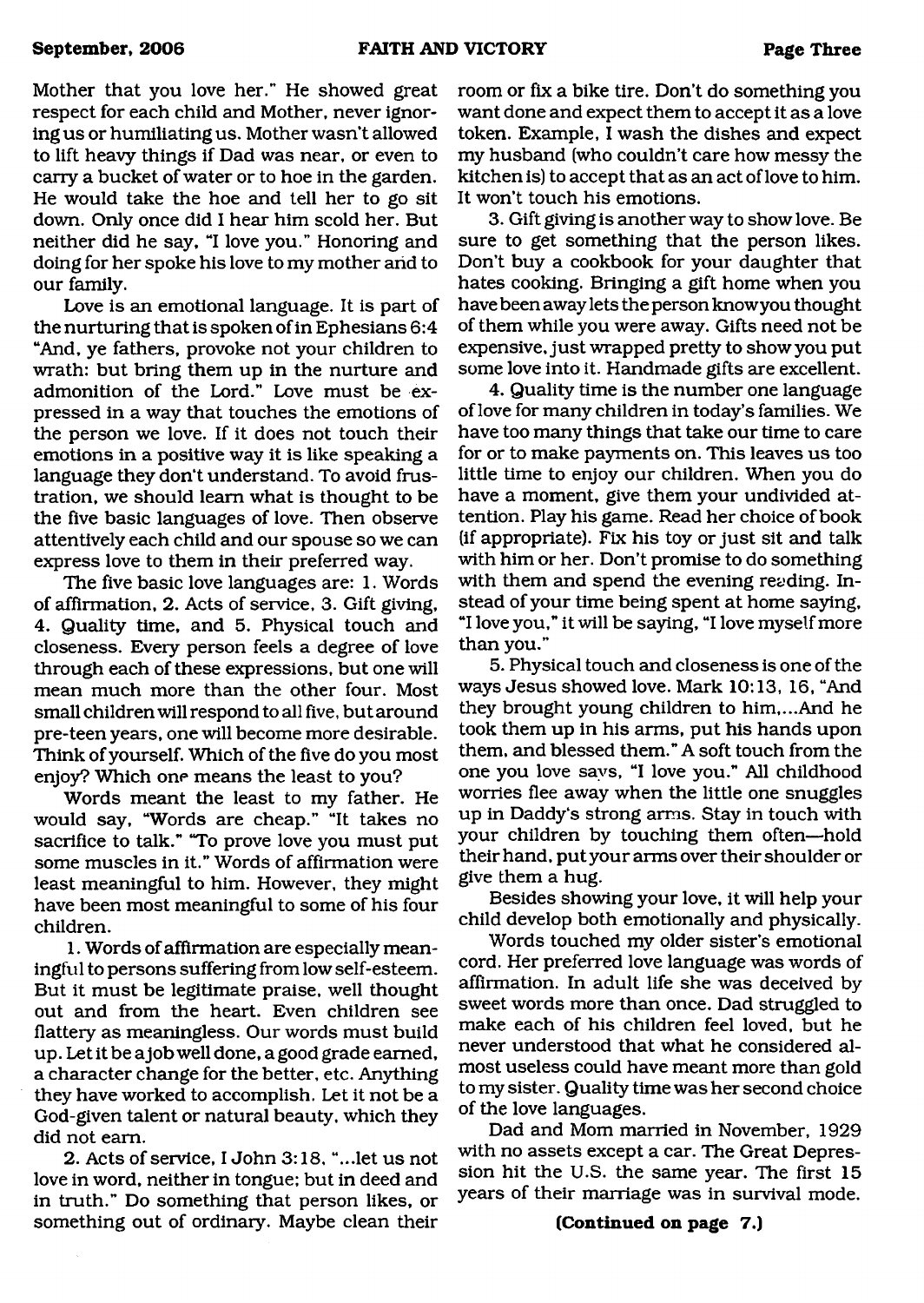### **FAITH AND VICTORY 16 PAGE HOLINESS MONTHLY**

#### **. . . .** .

This non-sectarian paper is edited and published in the interest of the universal CHURCH OF GOD each month (except August of each year, and we omit an issue that month to attend camp meetings), by Willie Murphey, and other consecrated workers at the FAITH PUBLISHING HOUSE, 4318 S. Division. Guthrie, OK 73044 (USPS184-660).

#### **(Periodical postage paid at Guthrie, OK)**

Notice to subscribers: When you move or change your address, please write us at once, giving your old and new address, and include your zip code number. The post office now charges 60¢ to notify us of each change of address.

Dated copy for publication must be received by the 18th of the month prior to the month of issue.

### **SUBSCRIPTION RATES**

#### . . . . . . . . .

Single copy, one year......................................................\$5.00 Package of 5 papers to one address, one year ......... \$20.00 Larger quantities are figured at the same rate.

This publication teaches salvation from all sin. sanctification for believers, unity and oneness for which Jesus prayed as recorded in John 17:21, and manifested by the apostles and believers after Pentecost. By God's grace we teach, preach, and practice the gospel of the Lord Jesus Christ-the same gospel that Peter, John, and Paul preached, taught, and practiced, including divine healing for the body. James 5:14-15.

Its motto: Have faith in God. Its object: The glory of God and the salvation of men; the restoration and promulgation of the \yhole truth to the people in this "evening time" as it was in the morning Church of the first century; the unification of all true believers in one body by the love of God. Its standard: Separation from sin and entire devotion to the service and will of God. Its characteristics: No discipline but the Bible, no bond of union but the love of God, and no test of fellowship but the indwelling Spirit of Christ.

Through the Free Literature Fund thousands of gospel tracts are published and sent out free of charge as the Lord supplies. Cooperation of our readers is solicited, and will be appreciated in any way as the Bible and the Holy Spirit teach you to do or stir your heart. "Freely ye have received, freely give." Read Ex. 25:2; I Chron. 29:9; II Cor. 9:7; and Luke 6:38.

Freewill offerings sent in to the work will be thankfully received as from the Lord. Checks and money orders should be made payable to Faith Publishing House. All donations are tax deductible.

A separate Missionary Fund is maintained in order to relay missionary funds from our readers to the support of home and foreign missionaries and evangelists.

In order to comply with Oklahoma laws as a non-profit religious work, the Faith Publishing House is incorporated thereunder.

The *Faith and Victory* (USPS184-660) is published monthly, except August, for \$5.00 per year by:

#### **FAITH PUBLISHING HOUSE P. O. Box 5X8, 4318 S. Division. Guthrie. OK 73044 Office phone numbers: 405-282-1479, 800-767-1479; fax number: 405-282-6318. Internet address: <http://www.faithpublishing.com>**

**(Periodical postage paid at Guthrie, OK.)**

**Postmaster: Send address changes to: Faith** *and Victory***, P. O. Box 518, Guthrie, OK 73044.**



In the fourth chapter of Luke there are recorded some instances in the early Editorials - ministry of Jesus. After He was baptized by John at i the Jordan river and the Holy Spirit descended upon

> Him in the likeness of a dove, He was then led into the wilderness to be tempted of the devil. After Jesus successfully overcame those temptations He returned to Galillee in the

power of the Spirit and taught in their synagogues and His fame spread throughout that region and He was glorified of all.

Beginning at the 16<sup>th</sup> verse notice the words of this passage of Scripture, "And he came to Nazareth, where he had been brought up: and, as his custom was, he went into the synagogue on the sabbath day, and stood up for to read. And there was delivered unto him the book of the prophet Esaias. And when he had opened the book, he found the place where it was written, The Spirit of the Lord is upon me, because he hath anointed me to preach the gospel to the poor; he hath sent me to heal the brokenhearted, to preach deliverance to the captives, and recovering of sight to the blind, to set at liberty them that are bruised, To preach the acceptable year of the Lord. And he closed the book, and he gave *it* again to the minister, and sat down. And the eyes of all them that were in the synagogue were fastened on him. And he began to say unto them, This day is this scripture fulfilled in your ears. And all bare him witness, and wondered at the gracious words which proceeded out of his mouth. And they said, Is not this Joseph's son?"

This is a wonderful text of Scripture that was revealed to Isaiah many years earlier and it has tremendous meaning to the soul that has been bound by sin's dreadful influence. The hearts of the ones listening to this reading should have jumped for joy because the Savior of the world was speaking gracious words of hope to them. The prison that had them bound was about to be opened by none other than the Son of God. These gracious words offer hope to you and me today and will continue to minister to mankind throughout the ages to come until God brings an end to the world and the day of His mercy is concluded.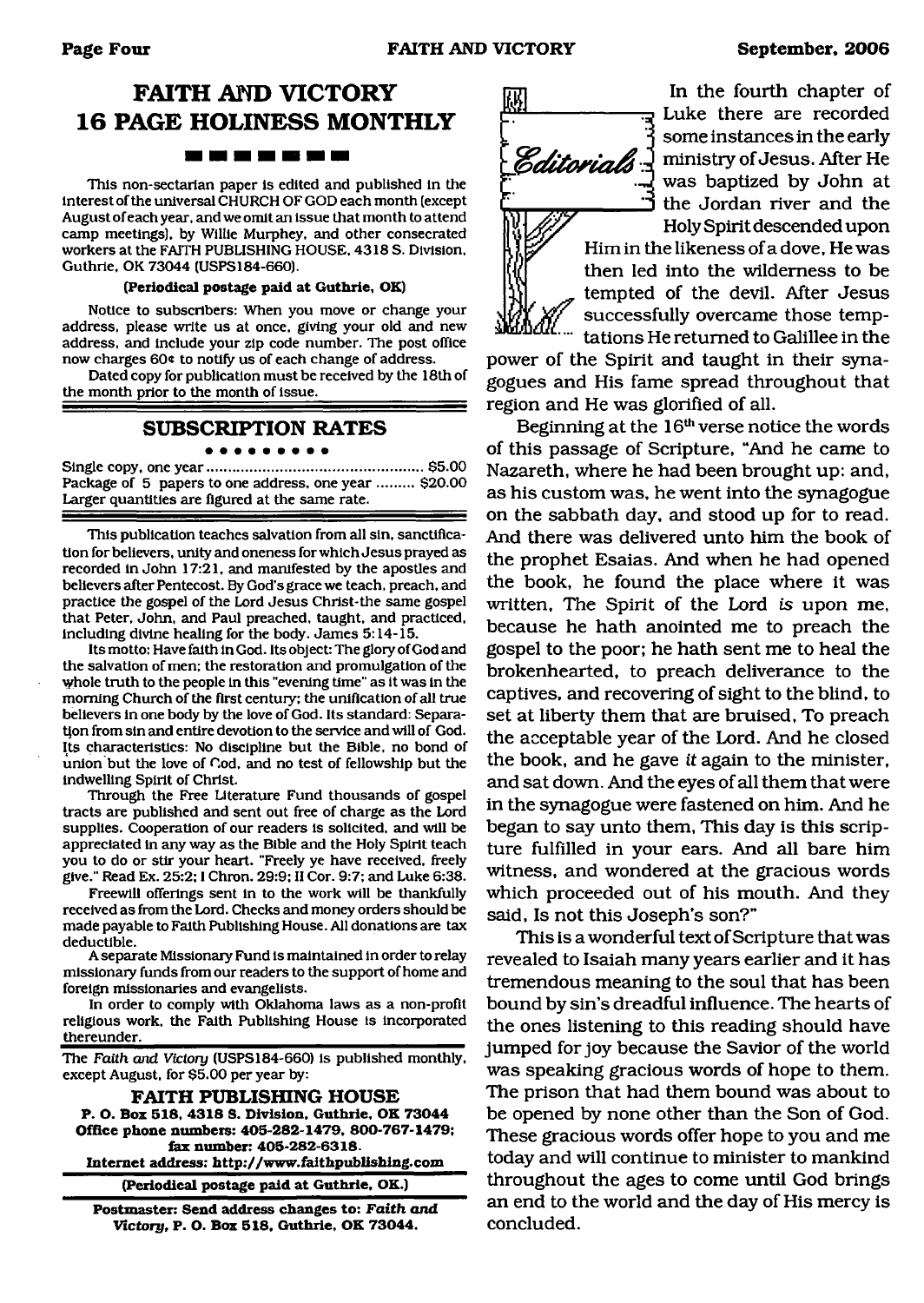After these gracious, heart-thrilling words were offered to the people attending the synagogue that day in Nazareth, notice their reply. "And they said, Is not this Joseph's son?" How grievous this response must have been to Jesus. He had given up the immediate presence of the Heavenly Father and come to earth in order to bring this message of deliverance and their reply was dripping with sarcasm and unbelief.

Due to the hardness of their hearts, Jesus immediately changed the tenor of His message. In the next few verses the truth He revealed to them did not fall under the context of the "gracious words" that had been previously spoken. It is clear that their unbelief would prevent Him from doing the miracles for them that were done at Capernaum. He called to their attention that some of the most notable works of Elijah and Elisha were done for people who were not of Israel. The presentation of these simple facts revealed that their spirit of unbelief was also accompanied by an evil nature. For in verses 28-30 it says, "And all they in the synagogue, when they heard these things, were filled with wrath, And rose up, and thrust him out of the city, and led him unto the brow of the hill whereon their city was built, that they might cast him down headlong. But he passing through the midst of them went his way,"

There are people today who have this same spirit of unbelief and reject the gracious Words of our Savior that are able to bring deliverance from their bondage of sin. The unbelief that fills their hearts is accompanied by a deeper evil that dwells in their souls and when the way of the cross is presented to them in its simplicity they reject it with vehemence. These people are headed for a rude awakening when they come to the end of their life and they are still carrying their sins with them. If a stem rebuke now would awaken them to their lost condition it would be a blessing because it would spare them from the fiery indignation of God's wrath which is about to be poured out on their lost souls.

The Word of God is filled with promises that are for the benefit of the child of God who has a believing heart. However, the world of nominal Christianity today wants to take these blessed promises of hope and comfort that are intended for the righteous and spread them on a gathering of people with unregenerate hearts—people that are indulging in sin more or less every day and have had their conscience soothed by satan

into believing this is acceptable to God. These people, who practice and teach this erroneous doctrine, are a reproach to the Holy name of Jesus. It is dangerous to spurn the delivering power of God and continue living a sinful life. This behavior brings a frown to the face of our Savior Who paid the price for our complete deliverance from sin.

There are children and family members of saints of God that likewise have rejected the gracious Words of Christ and His offered plan of redemption and they are treading perilously close to eternal damnation. Oh wayward child, wake up! Wake up! Perhaps you have heard your mother or father pray earnestly for God to tenderly deal with your soul and bring you to salvation and you have callously gone on in sin. Don't go another day without falling on your knees and begging God to forgive your sins and change your rebellious heart. What can we say that would open your eyes to understand that you are not all right? Things in your life are seriously wrong! Must God give you an open rebuke to bring you to your senses? Must He allow calamity or affliction to touch your life before you will respond? Must He take some thing or some person that you hold dear away from you before you will change? Is it beyond reason that God might allow someone who has earnestly prayed for you to suffer from a severe affliction for your benefit? While you stand by their bedside and watch them agonize in pain, could it be you God is talking to? What if He just remains quiet and lets you go on to your pending destruction? God is not obligated to deal with you any further. Now is the time to repent. Don't wait another day, for it may not arrive and you will only have yourself to blame as you fall past the brink of mercy and plunge into eternal torment.

As children of God we should give forth the gracious words of mercy that offer hope, deliverance and life to those who are seeking God. The plan of redemption still works today and has made a wonderful change in our lives. The comfort and joy that thrills our souls is a precious treasure from Heaven. Trials, afflictions and difficult circumstances only serve to make our hope shine brighter. The glorious image of Jesus Christ is being reflected in the highly refined gold that is produced by our faithfulness. May we be careful to hold the truths God has revealed to us in honesty, real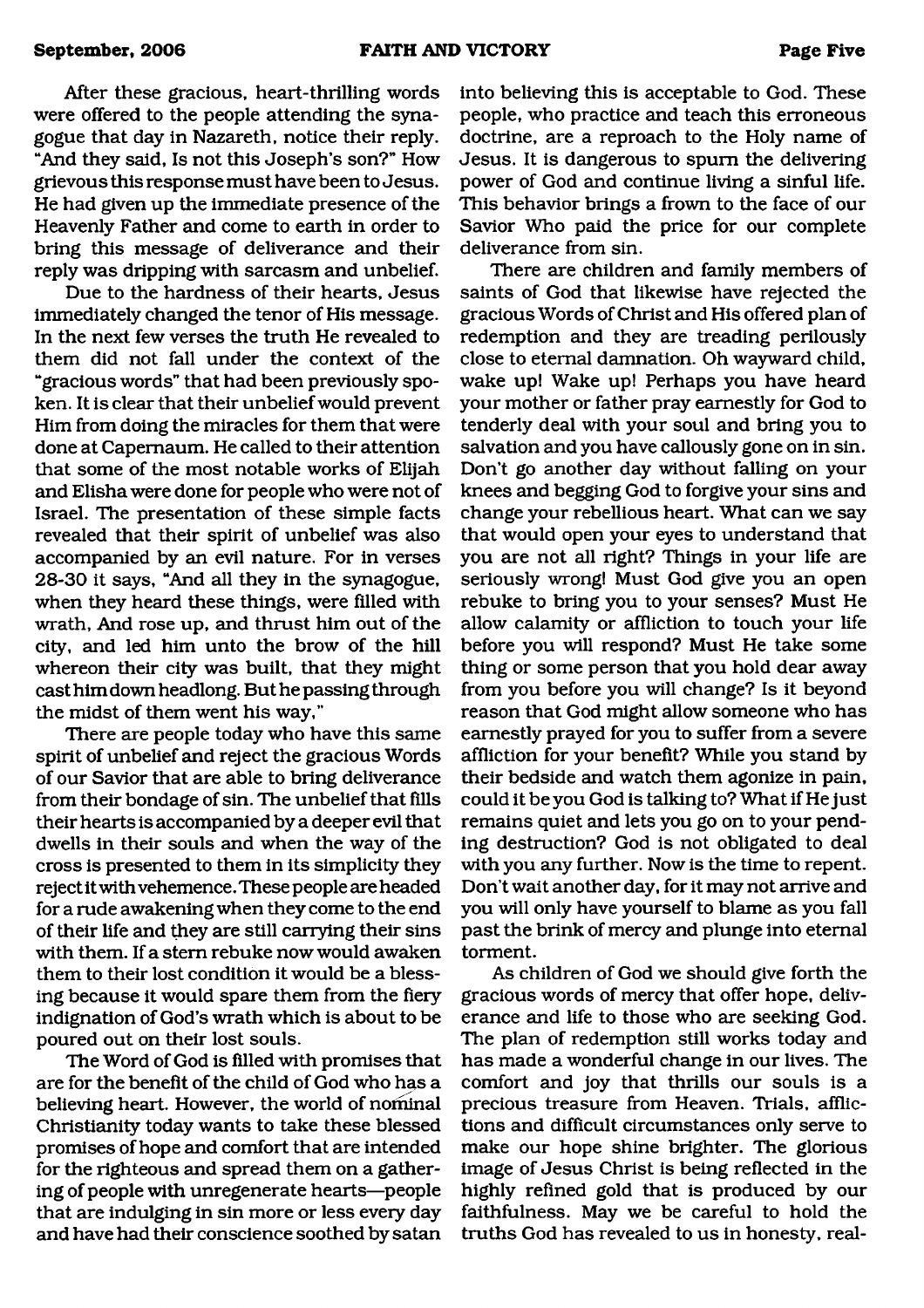izing that this blessed hope of eternal rest is only promised to those who hold their confidence steadfast to the end.

Two new books have been printed, *The One I Love Most*, by Sis. Gladys Cashio and God *Still Answers Prayer* by Sis. Irma Sallee.

Sis. Gladys Cashio has a burden to share the shattered dreams of her youth with the young people who may be considering marriage, in the hope that they will not make the same mistakes that have caused her so much heartache. Through all of her disappointments God was faithful to hold her in His hand and He gave her daily strength and grace to be an overcomer. This 47-page book is bound in heavy paper cover and is available from this office for \$ 1.50 each. Standard shipping charges will be added to mailed copies.

Sis. Irma Sallee, in her book *God Still Answers Prayer,* has chronicled the inward struggle that a mother faces when her daughter, Karen, is near death with malaria far from home in the small African country of Malawi. Your heart will surely be touched as you read how God came to their rescue time and time again in answer to their prayers and the prayers of the saints who earnestly entered into this struggle between life and death. This 18-page book is bound in heavy paper cover and is available from this office for \$ 1.00. Standard shipping charges will be added to mailed copies. You may order these books, and many others, by calling us at 1-800-767- 1479, writing us at Faith Publishing House, P.O. Box 518, Guthrie, OK 73044 or e-mailing us at [wemurphey@yahoo.com.](mailto:wemurphey@yahoo.com)

The cost of paper and other printing supplies have dramatically risen in the last year. We were needing paper to print this issue of the *Faith and Victory* and we ordered a skid even though the price seemed prohibitive. We are looking to the Lord to help us know how to manage for these needs in the most efficient way. We would appreciate your prayers that the Lord would open up sources for these supplies that are more reasonably priced and that He would give us wisdom in making these decisions for they do have an effect on the spread of the gospel message to precious souls.

> —Bro. Willie E. Murphey [wemurphey@yahoo.com](mailto:wemurphey@yahoo.com)



WA—Please remember my friend, Sis. Robin Brooks, in prayer. She is sick with lupus. My niece, Rachel, is also in need of prayer.

—Sis. Claudia Jerome

OH—I am writing to ask you to pray for a man that has a bad drinking problem. He doesn't have much of a life. He drinks every night. It causes him a lot of trouble. No one wants to be around him. Please pray for him to be delivered from this problem. Please have your church to pray. Thank you, —Anonymous

OH—Please pray for a man that has had a stroke about four years ago. He started going to church but now he doesn't want to go. He is really sick. Also, remember another man that wants to get back to the Lord and needs much prayer. Thank you so much for all your prayers. —Sis. Tressie Adkins

CA—I am requesting prayer for Otis Revels who has heart problems and Ellen Bennett whose health has been challenging her for some time. Also please pray for Emma McElroy and my brother, Paul Viser. —Bro. Don Viser

OK—Continue to remember Sis. Velda Wisner. She has been suffering intensely with cancer and is very low.

KY—Remember my brother, his wife and children in prayer. Their home has been broken up and now the wife and four young children are in an abusive situation. Please pray for their safety and for their spiritual needs.

—Sis. Priscilla Cooper

OK—Remember Sis. Joy Williams in prayer. They believe she has had a light stroke. Also, my husband is not doing well.

—Sis. Frances Chandler Kenya—The devil is working hard to test our faith. It is my belief that he remains defeated. Sis Mary's health *(Bro. Ishmael's wife)* is becoming worse day by day. She has been afflicted with breast cancer. We kindly request you to relay this message to other saints so that she can be remembered in prayer.

—Bro. Ishmael Karewa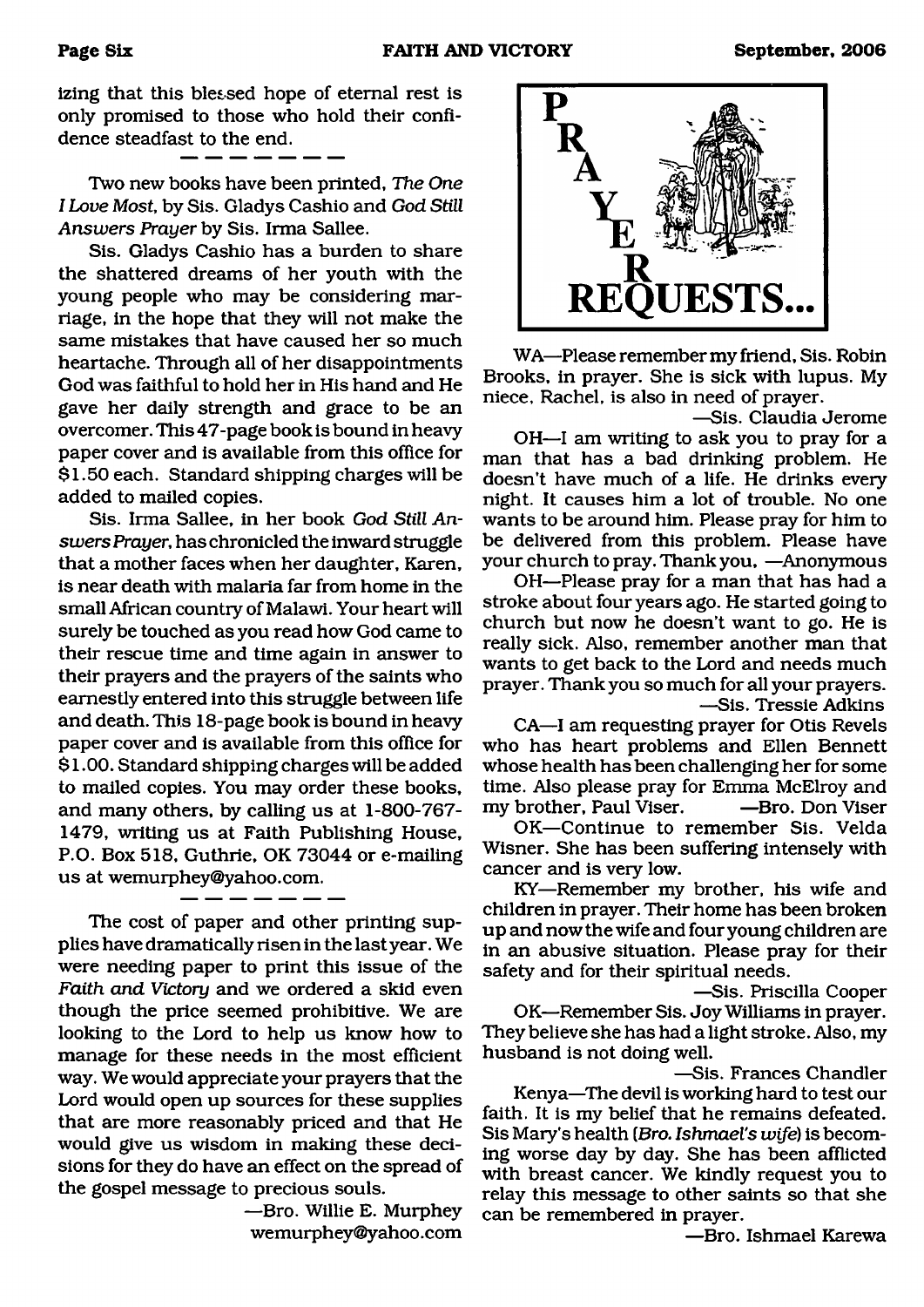### **Standing Prayer Requests**

**Bro. Carlos Arriaga Sis. Dorothy Burditt Sis. Mamie Butcher Sis. Gladys Cashio Sis. Helen Carson Joseph Chandler Sis. Waneta Creel Sis. Evelyn Fredrickson Bro. Troy Gentry** Sis. Mary Karewa **Sis. Juliette Lounds Sis. Marie Mitchell Sis. Melba Powell Sis. Anna Severs Bro. Michael Smith The Mitch Taylor family Sis. Velda Wisner**

## **The Language of Love**

 $m = 1$ 

#### **(Continued from page 3.)**

They had two choices—work hard long hours or starve. Dad chose to work. Evenings were spent visiting around the supper table and then a time for feeding our souls. Only on very rare occasions did my Dad permit family worship to be omitted. We sang, (only Church of God songs) he read and explained the scriptures and each of us prayed aloud.

We moved to Oregon, (the promise land for many people) in 1944. That year the war ended and our country was booming. We were all happy to earn money. So we worked hard (from sunup to sundown in the summers) pooled our money and paid for a farm and home in about seven years. By that time we four children were about grown. While I grew up happy and carefree amid this wonderful home life, my sister's heart was aching because her preferred love language of encouraging words and quality time were rarely spoken.

Many a dedicated Christian parent (with a heart full of love) does not understand their child's love language. Some have judged their child of being unthankful, which could cause even more distance between child and parent. It is my prayer that this writing will help a frustrated parent and a child's aching heart. God bless every reader.

#### **MEETING DATES**

**Bakersfield, CA (Fall Meeting)**—Sept. 20-24 **W ichita, KS (Fall Meeting)—**September 17-24 **Politilly, Roatan, Honduras (Tent Meeting)**—October 1-8 **Holly Hill, SC (Fall Revival)—**October 8-15 **Myrtle, MO (Fall Singing)**—October 7 **Okmulgee, OK (Fall Revival)**—October 20-22

**Fresno, CA (Fall Meeting)**—Oct. 29-Nov. 5 **Alcoa, TN (Fall Meeting)**—November 9-12

<del>⋼</del>≫▓⊜<—

### **MEETING NOTICES WICHITA, KS, FALL MEETING**

The Wichita meeting has been set for September 17-24. As always, we are depending upon the Lord to lead and direct the meeting as well as send ministers of His choice. We need some people to get saved and stop wasting their lives. Some people need to be sanctified and we truly need some sick ones healed. Please pray for God to move in a mighty way here and come if you can. We need strong soldiers in the battle. On Sundays there will be three services and Monday through Saturday, two services at 11:00 a.m. and 7:30 p.m.

The chapel address is 2509 N. Grove. From 1-35, take exit 42 for 135. Stay on 135 to either 13<sup>th</sup> or 21<sup>st</sup> St. exit. Go right to Grove, about nine blocks, and turn left, going north. When you pass 24th St, the second building on your left is the chapel.

If you need to contact someone, you may call Bro. Emmanuel Gracey at (316) 778-1848 or Bro. Theodore McCray at (316) 682-5132.

—Submitted by Sis. Shirley Knight

#### **BAKERSFIELD, CA, MEETING SCHEDULE**

For many years, it has been our custom to have a five day gospel meeting in August and a three day weekend meeting in September. This year we will not have a meeting in August here in Bakersfield. We invite you to join us at the State of California meeting in August. We will have a five day meeting in Bakersfield, September 20-24th. Services will be 12:00 p.m. and 7:00 p.m. Wednesday-Saturday. Saturday, we will also have our annual 9:00 a.m., "Victory Brunch," which is a time of songs and testimonies of God's blessings as we share breakfast. Sunday services will be as follows, Sunday school at 9:45 a.m., worship at 11:00 a.m. and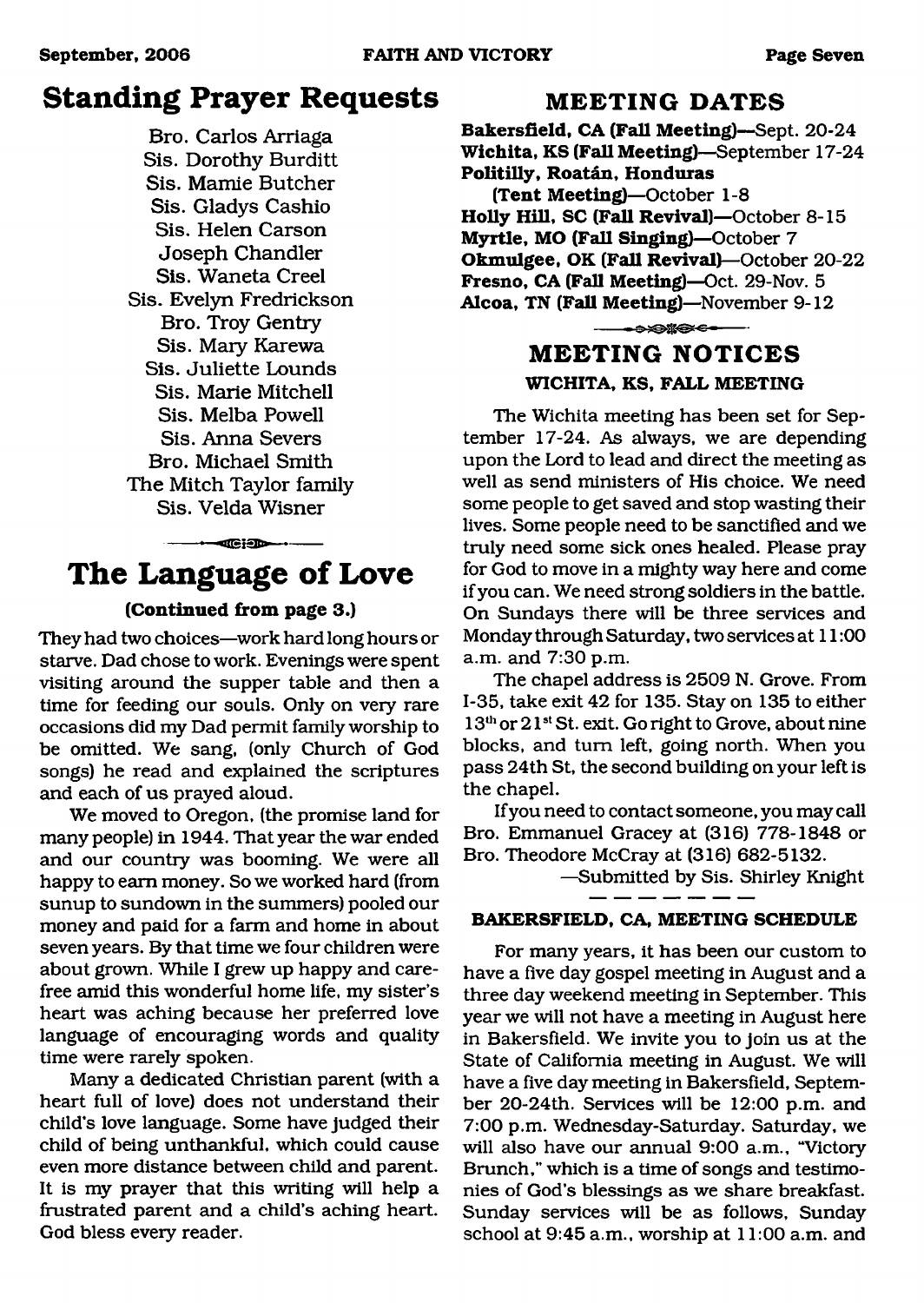afternoon service at 3:00 p.m. We welcome everyone and solicit your prayers. For information contact the Pastor, Bro. Hayward Cox or Sis. Tina at (661) 836-3877.

#### **POLITILLY, HONDURAS, TENT MEETING**

A meeting is planned in the village of Politilly on the island of Roatan, Honduras October 1- 8. We really enjoyed the last meeting and look forward to the one coming up. We invite all the saints interested in coming to join us. If you do plan to come, please let us know as soon as possible so we will know how to make sleeping arrangements and other plans.

Please bring your own bedding, such as sleeping bag and pillow. You will need mosquito repellant (pump spray) for protection at night. The meeting has been set for a dry time of year when the mosquitoes are much less of a nuisance.

For further information you may contact Bro. Doug Wall [atdwall@churchofgodmission.com.](mailto:atdwall@churchofgodmission.com) The ones here really enjoy visitors coming from the States.

#### **HOLLY HILL, SC FALL REVIVAL**

We would like to send in a report of our Holly Hill, SC June camp meeting. The Lord met with us in a special way, and we so appreciate all who came and supported our meeting. We also appreciate all who prayed for us, even though they were unable to attend. We were blessed with many soul-stirring messages, and God's presence was very real. We praise Him for being with us once again.

We would also like to extend a cordial welcome to *all* to come to our upcoming fall revival meeting. Lord willing, it will be from Sunday, October 8 through Sunday, October 15, 2006. By the help of the Lord, accommodations will be made for all who can attend. If you are coming, please call Sis. Beverly Pratt at (803) 496-3057 or Sis. Cheryl Smith at (803) 492-7975, so we can make preparations accordingly. Please pray for us that God will meet with us in a special way.

In Christ, —The Holly Hill, SC Congregation

#### **MYRTLE, MO, FALL SINGING**

We want to thank the Lord for His faithfulness once again in blessing the Myrtle camp meeting. The services were richly anointed by the Holy Spirit. The singing was heavenly and

the messages were stirring and challenging. Several visitors from the area attended this year. We greatly appreciate all the saints who came from various places to help make the meeting a success. May God richly reward you.

We also want to announce an October workday that has been scheduled on the campground, in conjunction with our annual fall singing. The workday has been set for Saturday, October 7, with our annual singing to be held at 7:00 p.m. that evening. The purpose of the workday is to put new roofing on the south side of the men's dormitory, which is in need of repair. Anyone interested in helping with this project is welcome to participate, and everyone is welcome and urged to come for the singing that evening and stay over for services Sunday morning, October 8. Your presence would be greatly appreciated. Cabins and dormitories are available. For further information, contact Sis. Carol Sorrell, (417) 938-4493 or Bro. Harlan Sorrell, (417) 938-4336. The campground phone number is (417) 938-4682.

#### **OKMULGEE, OK, FALL REVIVAL**

You are cordially invited to attend revival services at the Church of God in Okmulgee, OK on October 20-22. Services are scheduled for Friday and Saturday evening at 7:30. On Sunday morning regular services will begin at 11:00. An Inspirational singing is planned for Sunday afternoon at 2:00 p.m.. Bro. Hayward Cox has a burden for the meeting.

For further information contact Bro. Robert Warren at (405) 396-2839.

—<del>—→⊷⊗©⊗⊶–</del>

### **SPECIAL NOTICES**

#### **MONARK TAPES AND CDs**

Recorded cassette tapes and CDs of singing and also of preaching from the 2006 Monark Springs camp meeting are now available as follows:

Two cassette tapes of congregational singing and one cassette tape of special singing.

Two CDs of congregational singing and one CD of special singing.

Cassette tapes of messages preached during the Monark camp meeting (list available upon request).

To order any of the above you may contact Harlan Sorrell by phone at (417) 938-4336 or by email hsorrell@ortrackm.missouri. org or by U .S. mail at Rt. 1 Box 118A, Myrtle, MO 65778.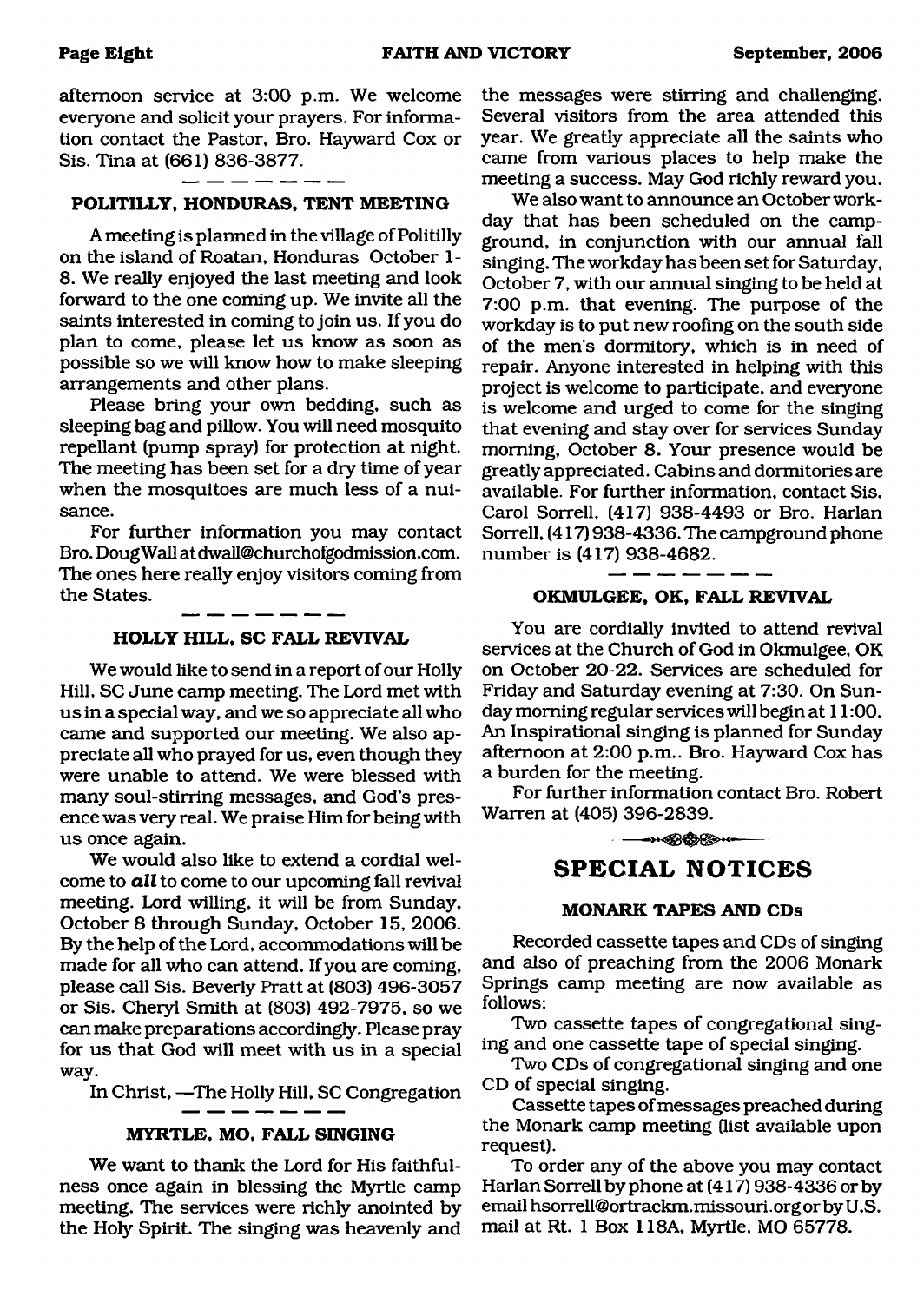To order CDs of messages preached during the Monark camp meeting please contact Justin or Angela Sorrell by phone at (417) 748-1522 or by email jusnangela@yahoo.com or by U.S. mail at 447 Twilight Dr., Crane, MO 65633.

Justin is also requesting that anyone who bought a CD from him during the Monark camp meeting and later found it to be faulty please contact him for a replacement of that CD.

—Submitted by Harlan Sorrell



KY—Dear Brethren: Greetings unto you all in Jesus' precious name! We are much encouraged in the Lord. I wanted to write in a testimony of something the Lord has done here recently that I told Him that I would glorify Him for. Within the past week or so our little girl, Haley, had a reddish color to the whites of one of her eyes and then a little to both. She also had a little clear drainage. I became concerned that it might be pink eye. We had her anointed and prayed for. She was also experiencing eye pain and itching. I kept monitoring her eyes. Saturday morning (August 26) after Bro. Matt left for work I felt impressed to stay awake and have prayer and Bible study. I usually go back to bed at that time but this morning I got on my knees and began to pray. I was praying for Haley and I hadn't been praying for very long and the Lord gave me the scripture in Psalm 34:19, "Many *are* the afflictions of the righteous: but the LORD delivereth him out of them all." When the Lord gave me that scripture it surprised me for I had not been praying very long at all. I didn't expect my answer so quickly. But I praise God for two things. One, for the answer which came so quickly, and two, it wasn't even pink eye. We suspect allergies because her eyes are just fine. Praise God! The redness isn't like it was and she hasn't said a word about them hurting or paining her. Praise the Lord! I knew HE would touch her. I asked Him to do this so when she is older she can look back and it would help her to want to live for the Lord and because I wanted Him to

have all the glory. The Lord has sent His Holy Spirit to me many times within the last year to witness and minister to me and to my needs at that moment. I give Him all the praise.

Pray for us that we will stay faithful and true to the Lord and His cause and work. By His help we want to raise our children so that they will desire to live for Him. The Lord is our joy and treasure. Pray for us. Love and prayers,

—Sis. Sarah C. Howard

OK—Dear Bro. Willie and the Print Shop workers: I went to the spring and summer meetings at Boley, OK. I felt blessed. I was anointed and prayed for and I do thank the Lord for how He has blessed me. Still remember me in your prayers. Christian love,

—Sis. Mary O. Jones

OK—Dear Bro. Willie and Sis. Neta: Greetings to you once again in the Holy name of Jesus our Lord. We appreciate the blessings of the Lord upon your work and labor of love in sending forth the pure gospel of Jesus Christ. John saw it and called it "the everlasting gospel" in Revelation 14:6. Peter called it "the word of the Lord" and said it "endureth for ever" in I Peter 1:25. Paul said it is "the power of God unto salvation to every one that believeth" in Romans 1:16. He also called it the "gospel of peace" in Ephesian 6:15 and referred to it as giving us "everlasting consolation and good hope through grace" and He bids us to take comfort in it which will help us to be stablished in every good word and work. (II Thessalonians 2:16-17.) He also said "But the Lord is faithful, who shall stablish you, and keep *you* from evil." II Thessalonians 3:3. Peter said it is preached unto you ".. .with the Holy Ghost sent down from heaven; which things the angels desire to look into." I Peter 1:12.

His Word is worth us looking into with all of our hearts.

We want to give thanks to God for what He has done for my wife in helping and healing her. She is able to sleep better and to rest more. We thank all the saints who remembered her in prayer. Your brother in Christ, —T. V. McMillian

#### From the Philippines...

August 22, 2006—Dear Bro. Willie, Greetings in Jesus name, our Redeemer. We are sad, but in spite of what happened to us this early morning, we thank God, He saved our lives. Two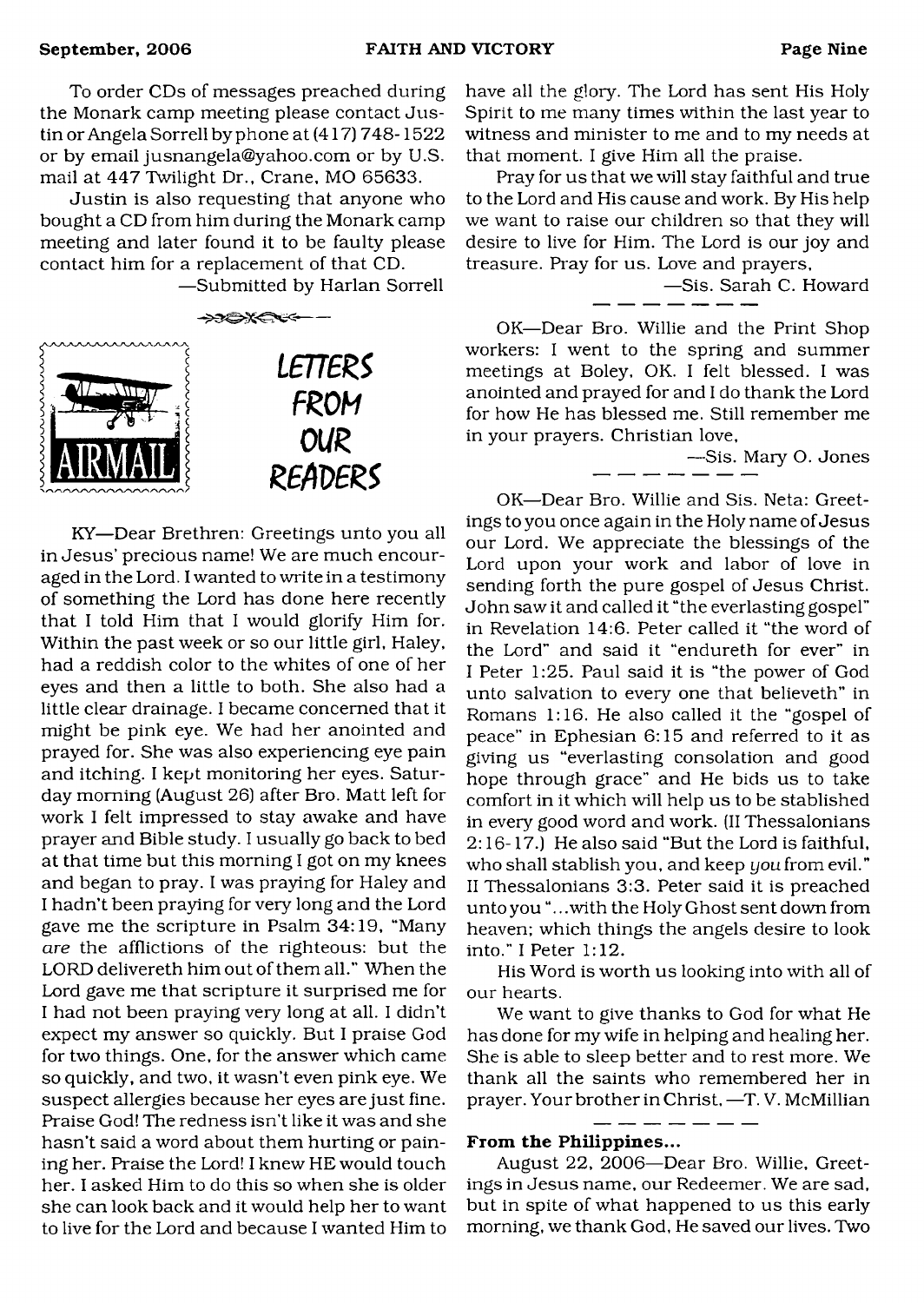robbers went to Jon's house this morning at 2:00 am. One went inside the house and the other one remained outside as the "look-out." We were soundly asleep. We thank God, they did not hurt us physically. Only money was taken from Jon and me, but from Arlene, money, credit cards and identification cards. I thank God Arlene was awakened when the robbers entered her bedroom and she immediately shouted. That is when we all awakened, but the robbers fled from the house. They were so fast they got away. All of our lights were on outside the house before we went to sleep. We thought that this would hinder them since a fence has not been erected yet. Before we went back to bed, we gathered in prayer and thanked God for sparing our lives, and then we turned off the lights. While I am writing this letter, again they came back, 5:00 a.m. and tried to open our door but immediately I switched on the lights and then we all went out. But they ran so fast. Please

Your sister In Him, — Nellie Tibayan



**Dale L. Doolittle** was born on July 28, 1930, to Francis E. and Mabel C. (Nichols) Doolittle, in Texico, NM. He went to be with the Lord on August 6, 2006, at the age of 76.

He was preceded in death by his wife of 53 years, Dora (Freeman) Doolittle, both of his parents; his sister, Ruby Williamson; two brothers, Melvin and Glenn; son Gary Lynn Doolittle and granddaughter, Christa Deanne Doolittle.

He leaves a lasting heritage of faith and hope to his surviving family, six children, Irma Sallee of Guthrie, OK; Mancil and Shirley Doolittle of Greenbank, WV; Dan and Cheryl Doolittle of Guthrie, OK; Larry Doolittle of Pierce City, MO; Ron and Nancy Doolittle of Guthrie, OK; and

Mike and Sandy Anderson also of Guthrie, OK; 29 grandchildren, 23 great grandchildren, two sisters, Edith Huskey of Seattle, WA; and Nelda Sorrell of Guthrie, OK; and a host of friends and relatives.

Bro. Dale and Sis. Dora served as caretakers of the Monark Springs campgrounds for about five years in the 1970's. The Monark Springs campgrounds held a special place in Bro. Dale's heart and he loved returning when his health and God's will permitted. He so enjoyed the fellowship of the saints and the presence of God. With his health failing, his last request was to enjoy that experience one more time. God honored his request. He touched his body and Bro. Dale attended Monark Springs camp meeting where he was richly blessed. He returned home to Guthrie, OK and exactly one week later God graciously welcomed him home.

As he was leaving Monark this year, he left this note of thanks and testimony to the saints there:

Dear Saints:

I cannot leave without telling you how much I have enjoyed seeing you and sharing the services with you this year. Your singing has been so inspiring and the messages, each one, have been right on target.

In the days and weeks prior to this meeting, attending seemed impossible for me. When I told the Hospice nurse I wanted to come she found it incredible that I would travel 200 miles to go to church three times a day for 10 days. I replied, "You go with us and attend one service and you will see why it's worth the effort." She said, "But Dale, you are a dying man." I told her, "I can't think of a better place to go than among another thousand saints."

God has spared me but I do feel like my crossing is getting near.

Thank you so much for all your cards, prayers and phone calls of encouragement.

Saints, it pays to trust the Lord. I've been saved since I was a teenager and He has never failed me. I want to be faithful all the way. As Bro. Ed Wilson has said many times, "The Lord has done enough for us in the past that I know I can trust Him all the way."

To our ministers; you've preached it, I lived it, and it worked.

Saints, hold on and let's all meet in Heaven. "I am waiting, I am longing for the summons to come." I'm not worried about getting a mansion over there, just get me inside the gate and set me down. Me and my new legs will take it from there.

> With my love, Bro. Dale Doolittle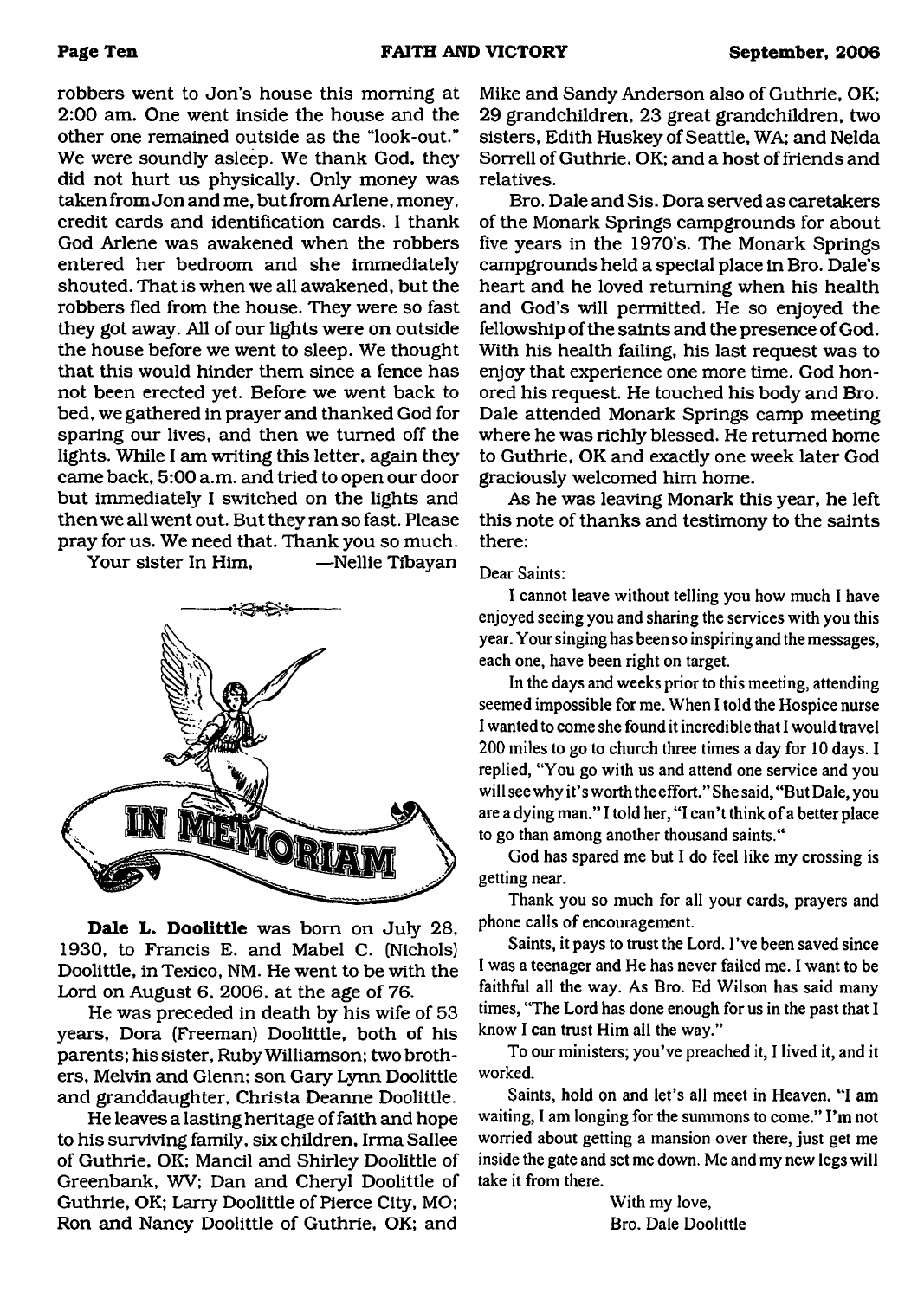As a family we all want to express our deepest appreciation to each of you for your prayers, notes, phone calls and most of all your friendship with Dad.

The words of this song state it so well:

*"findsometimes we Caugf, together, sometimes we cry. Sometimes we share together, heartaches and sighs.* Sometimes we dream together, of how it will be *When we all get to Heaven. God's family."* —The Dale Doolittle family.

**Otha Mae Hampton** was bom August 12, 1918 to Gilbert and Milteda Hampton. Otha was the youngest of eight children. He passed from his earthly toils July 5, 2006.

He accepted Christ at an early age and attended the Church of God in Spencer, OK.

He grew up in Boley, OK and later became a farmer in this same community. Otha was better known as "Pete," the man who sold polk salad.

His father, mother and other siblings preceded him in death. He leaves to cherish his memory his loving niece, Lillie Timmons of Oklahoma City; a host of nieces, nephews, cousins; an adopted son, James Bradford and other relatives and friends.

Memorial services were officiated by Bro. Charles Chandler. Interment was at Hillcrest Memory Gardens, Spencer, OK.

**Robson Dean Harmon** was bom February 28,1972 to Robert D. and Norene (Cole) Harmon in Kansas City, MO. He departed this life May 28, 2006 at Northwest Medical Center in Bentonville, AR. His age was 34 years, 3 months.

He is survived by his wife, Suzanne and daughter, Lauryn, both of the home in Bentonville, AR; grandfather, Roy D. Harmon of Pea Ridge, AR; parents, Bob and Norene Harmon of Bentonville, AR; brothers, Roy D. Harmon of Benton, AR and Randen D. Harmon of Garfield, AR; nieces, nephews, aunts, uncles and many cousins.

Memorial services were held at the Bentonville Church Of Christ June 2, 2006, with Bro. Ed Wilson and Bro. Butch Cole officiating. Burial was in the Bentonville Cemetery with Bro. Jerry Melot officiating.

Rob's wife found him early on that Sunday morning, unconscious and not breathing. He was rushed to the hospital as CPR was performed. He never regained consciousness. The nurses told us to talk to him, as they knew he could hear and understand us. Since he was in ICU, only two at a time were permitted in his room. Norene at one point was with him by herself. She poured her heart out to him and told him that God had showed her a few days before that someone close would die and now she realized it would be him. She told him that if he was not ready, to pray and ask God to forgive him. There had been no response from him until then. At that time, big tears started rolling down his face. She prayed with him throughout the day. His family, some friends and several from the Neosho congregation were with him and praying all that day. Shortly before midnight, he went to meet his Maker. The hospital staff allowed us to fill the room with people that loved him.

Our loss was a shock to all of us as it was totally unexpected. We are very thankful to have that last day with him. Through all of it we have felt the effects of many prayers. At one point recently, Norene was grieving and praying for relief. It seemed the Lord spoke to her saying, "He would have been lost if I had not taken him now." That has been a com fort to us.

About 12 hours after Rob's passing, God sent us some sunshine. Randen's wife gave birth to a son, Robson D. Harmon.

#### **Note of Thanks**

We greatly appreciate the love and compassion shown to the family. There have been many cards, flowers, food, phone calls, money and prayers. We are still receiving cards. Several that had lost a child told us they knew how we felt and that was a real comfort that someone had been there before us and could share our grief. We have had some tell us that at a particular time they felt the urge to pray for us. It would be a time the grief was hitting us hard. We are truly grateful for your love shown to our family.

—Bro. Bob and Sis. Norene Harmon

**Willie Johnson** was born November 15, 1915, in Boley, OK. He was the ninth child of William Jenkins and Ida B. Johnson. He attended New Hope School.

Willie, "Tott" as he was affectionately called, lived on the home place north of Boley for years, until his health began to fail. He enjoyed work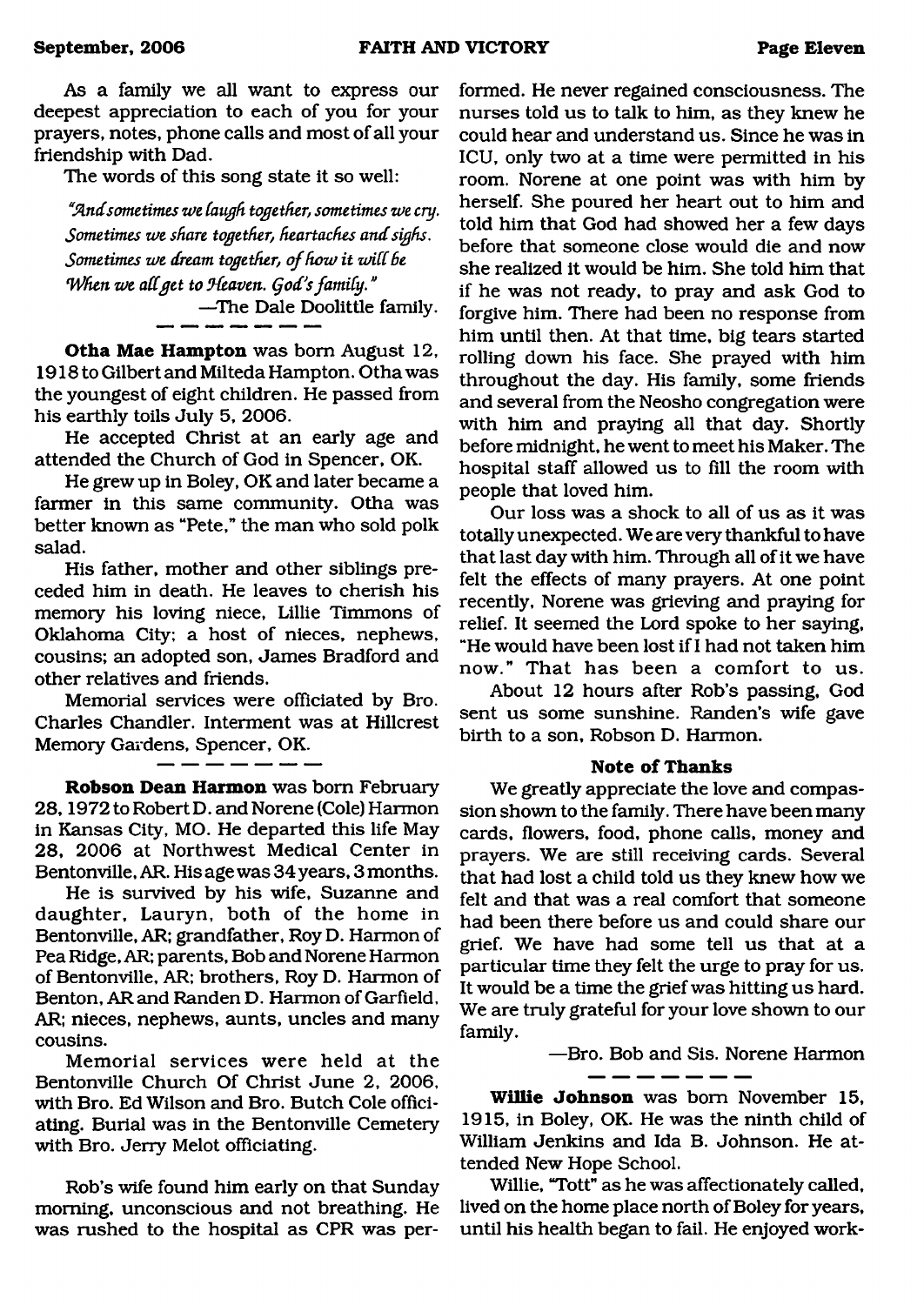ing with the livestock and would look forward to Leo coming over with his wife and family. Willie also enjoyed singing. He would sing with his family. Everyone knew of the "Johnson Boys" and their singing. Whenever there was singing his deep, rich bass voice would blend right in. In fact, he seemed to always have a song on his heart, whether at work or relaxing, he could be heard humming or singing. He accepted Christ as his personal Savior and attended the Church of God in Boley, OK.

Willie would attend family gatherings in the home of his brother, Leo. He shared a special friendship with his sister-in-law, Lucille.

In 2000 he became a resident of the Golden Rule Home in Shawnee, OK, where he remained until his death. He cherished the visits of family and friends during his time there.

Willie departed this life April 29, 2006, at the age of 90 years. Both parents, five sisters and five brothers preceded him in death. Mr. Johnson never married, however, he leaves to cherish his memory, four brothers, Mansfield Johnson, Oakland, CA; A. C. Johnson, Oklahoma City, OK; Jewel and Odessa Johnson, Victorville, Ca; and Leo Johnson, Muskogee, OK; three sistersin-law, Gladys Johnson, Boley, OK; Johnnie Lee Johnson, Oklahoma City, OK; and Juanita Johnson, Wichita, KS; along with a host of nieces, nephews, saints and friends.

Funeral sex vices were officiated by Bro. Charles Lowe. Interment was at Chilesville Cemetery, Boley, OK.

**Alberta Ruth Lounds** was bom January **1**9, 1918. She was the sixth child bom to George W. and Gertrude B. Lounds in Oklahoma City, OK. She spent most of her life in the area, graduating from Douglass High School. She passed from this life April 21, 2006.

Alberta was brought up in the Church of God and was faithful in attendance until her failing health. In her latter years, Alberta was frequently found singing hymns from the *Evening Light Songs* book. Her smile and laughter will be missed by all.

Alberta's parents; three brothers, Henry, Jesse and Stanley; four sisters, Oretha Price, Melia Viser, Mary Lounds, and Rosetta Lounds all preceded her in death. She leaves to cherish her memory, one sister, Juliette Lounds of Oklahoma City, OK; one brother, Carl Lounds of Los Angeles, CA; a host of nieces, nephews, saints and friends.

<span id="page-11-0"></span>Memorial services were officiated by Sis. Frances Chandler and Sis. Patsy Fields. Her body was laid to rest at Trice Hill Cemetery, Oklahoma City, OK.



### **Africa Report**

The work in Africa continues to progress with more doors being opened all the time. There is a real need for qualified laborers to teach the gospel to souls that are hungry for truth.

The saints in Nigeria are planning a ministers' meeting in Tombia from September 28 - October 1. In November, the Port Harcourt congregation will be holding outreach meetings in the northern part of Rivers State. Please pray that the Lord will bless their efforts and that souls would be led into the Kingdom of God. We are looking to the Lord to provide means for the building of a chapel in the Kwale area.

I received an encouraging report from the saints in Malawi and Mozambique concerning the meetings held there the last few months. There were more than 500 people in attendance at Mbeza and 35 were baptized. Over 400 people traveled to the meeting at Chikungu and 55 were baptized. At Mononaji, Mozambique, over 400 people attended the services and 49 were baptized. I am thankful for those that attended the meetings and most of all for those who were baptized in obedience to Christ. Let us pray that the Lord will establish these new converts in truth and holiness.

Bro. Failos and Bro. Master, of Malawi, are traveling for three days by bicycle (one way) this weekend to hold a meeting in Mozambique. There is much hardship that these brethren face as they labor for the Lord. Let us remember them in our prayers that the Lord will sustain and strengthen them for the work.

Time is running out as the world gets more and more wicked. It is not time to sit back and wait for the coming of our Lord, but it is time to rise up and work until that last great day. Let us be challenged to continually carry a burden for the lost and to be faithful to do our part in the work of the Kingdom. May we ever keep Christ in the forefront of every endeavor and effort.

In the Lord, —Bro. Michael Smith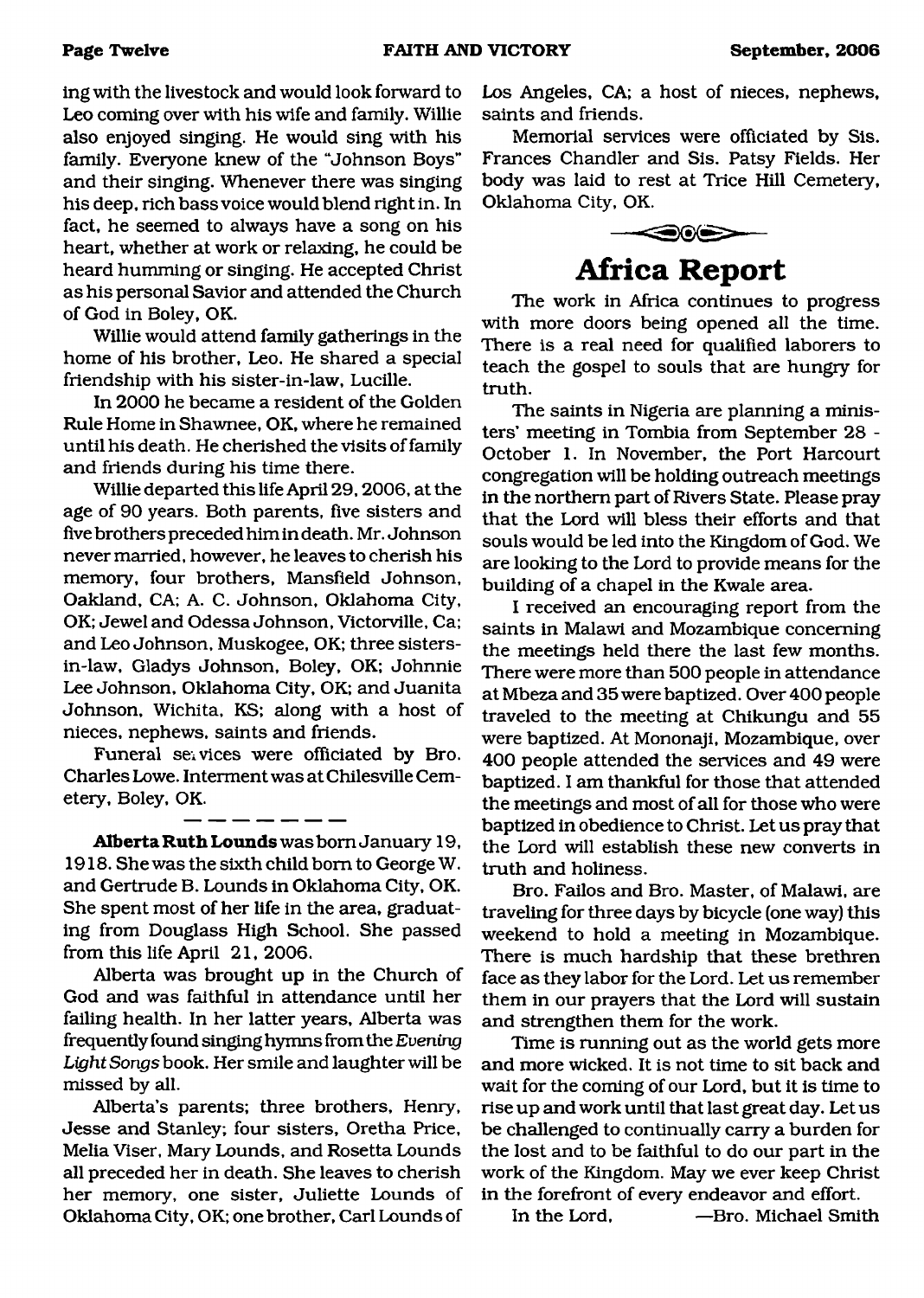# "...I Being in the Way, the Lord Led Me To the House of My Master's Brethren."

These words from Genesis 24:27 were uttered many years ago by a God-fearing servant of Abraham's who, at his master's request, was called to go on a special journey to procure a future bride for his only son, Isaac.

Abraham, being at a ripe old age and one whom God had wonderfully blessed in all things, was at this time especially concerned as to a life companion for his beloved son. He was decidedly against a daughter being chosen from among those Canaanites by which he lived. He surely must have weighed spiritual influence, as influence is contagious either for good or evil. And being aware of this, great precaution must be taken to choose one who was worthy to fill a position as wife for his only son who had been reared strictly in the fear of the Lord.

In reading the account of Abraham's life, we can discern he was a person of real spiritual discernment and one whose example is wise to follow. First, to be trusted with this all-important matter he must necessarily put it in the hands of one who truly feared God, therefore would actually know the worth of prayer. Now, this servant starts on his mission in no wise trusting to his own decision nor to another, no difference how intelligent or how learned that person may be. It must be God's leading, and that alone.

I can imagine how all along that journey he prayed **without** ceasing, even requesting a sign from the Most High lest a mistake be made regarding the right person. Could God disappoint when such faith was being exercised, when such fervent petitions were being made? No! Positively no! for is He not a prayer hearing and a prayer answering God? To condense this episode, we read how in every measure prayer was wonderfully answered even to the giving of a sign. The servant, realizing this, and he being so thankful and appreciative, could affirm: "I being in the way, the Lord led me to the house of my master's brethren."

How thankful and prayerful the saints of today need to be lest we get discouraged and faint by the way. It requires a constant looking above. History repeats itself. Abraham is not alone in seeking a bride for his only **son;** for is not the Father above seeking a special Bride for His only Son Jesus Christ Who someday will

come in the clouds with power and great glory to receive His own?

In Ephesians 5:27 a description is given of this Church or Bride, and nothing less will pass inspection. It is "a Bride without spot or wrinkle or any such thing, holy and without blemish." According to Proverbs 14:12 we are distinctly told, "There is a way which seemeth right unto a man, but the end thereof are the ways of death." It requires much watching and praying lest the saints of God get side tracked and the preaching of smooth things be presented, therefore when the Bridegroom arrives unexpectedly we be found without the wedding garment. We can only afford to stand before our Master clothed in His righteousness, for we have none of our own.

Evil days are here; satan assuredly seems to be loosed for a season and is going about to deceive the nations from the four quarters of the earth, even to deceiving the very elect if possible. I am wondering if he is not afflicting the bodies of the saints, as so many are standing in the need of prayer for healing. Apparently the time has arrived as prophesied: "...not a famine of bread, nor a thirst for water, but of hearing the words of the Lord:" Amos 8:11.

As Abraham sent a dependable representative to attend to his matter of business in his day, so doth God expect His representatives to be true in declaring the whole council of God in these days—ambassadors who will, regardless of persecution, financial difficulties, or whether it be in the most isolated places or city or town they may be called to labor, do it cheerfully with the reward of perishing souls in view.

As the writer has observed the testimony of Abraham's servant and has been encouraged by it, so may the servants of God be encouraged through prayer, at last to affirm also: "I being in the way, the Lord led me to the house of my Master's brethren" and therefore receive the reward of the faithful in inheriting those mansions prepared from the foundation of the world. When the Master has come and calls for His Bride, washed in the blood of the crucified One, hallelujahs will ring in that city so fair; when the Redeemed have gathered to praise Him up there. —Laura Bowman

(Reprinted from Septem ber 1956 *Faith and Victory.)*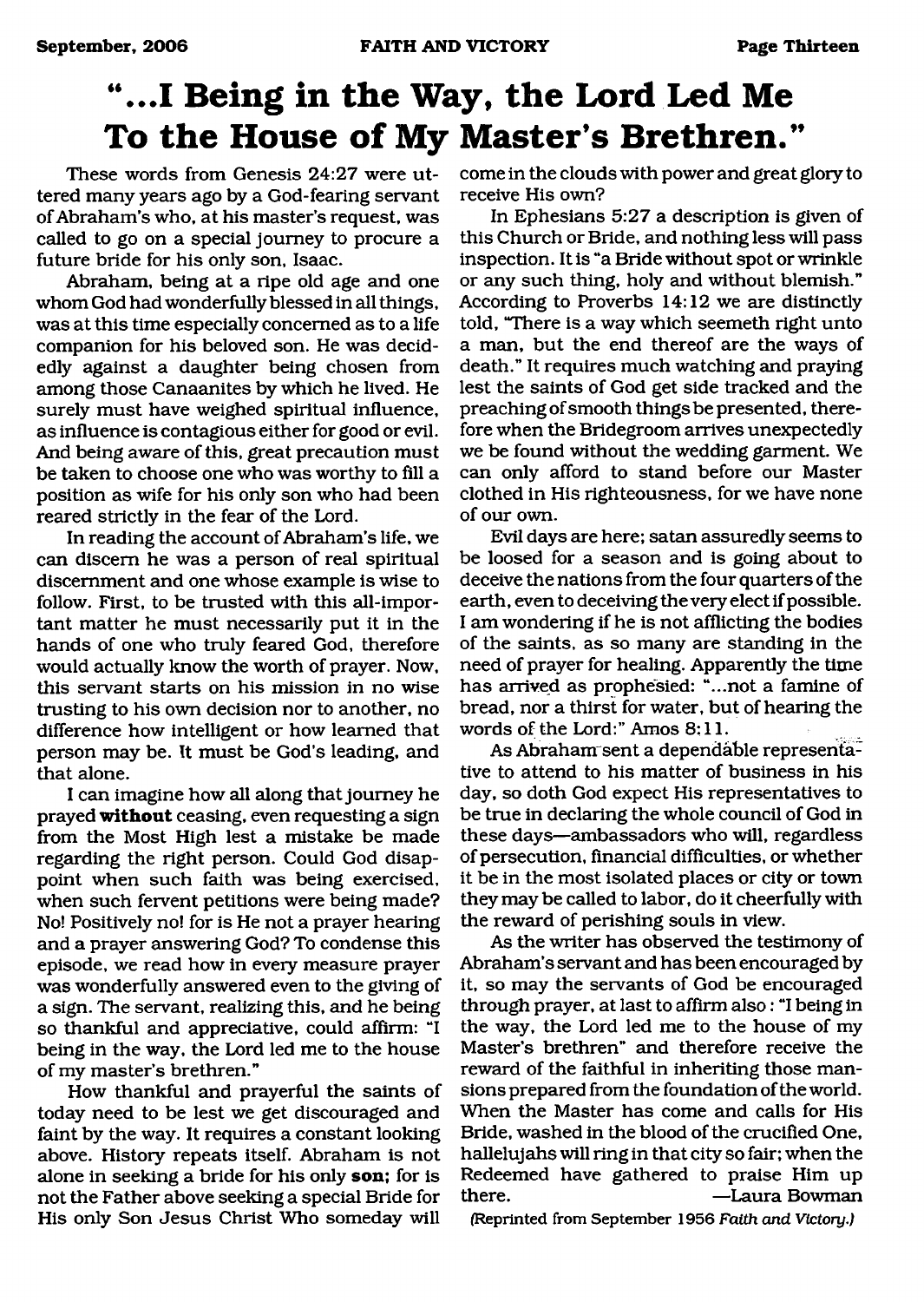### **Suppose**

<span id="page-13-0"></span>Suppose, according to one writer, the apostle Paul wrote a letter like this in reply to the "Macedonian Call:"

"Dear Brethren in Christ: Doubtless you remember the invitation you extended to me to come over to Macedonia and help the people of that section. You will pardon me for saying that I am somewhat surprised that you should expect a man of my standing in the church to seriously consider a call on such meager information. There are several things I would like to know before giving you my decision, and I would appreciate you dropping me a line, addressing me at Troas.

"There is one important item that you overlooked in your brief and somewhat sudden invitation. NO MENTION WAS MADE OF THE SALARY I was to receive. While it is true I am not preaching for money, there are certain things that need to be taken into account. I have been through a long and expensive training and hold several degrees: in fact, I may say with pride that I am a Sanhedrin man—the only one in the ministry today.

"The day is past when you may expect a man to rush into a new field without some idea of support he is to receive. I have worked up myself to a good position in the Asiatic field, and to take a drop and lose grade would be a serious matter, nor can I afford to swap dollar for dollar as the saying is.

"Kindly get the Macedonian brethren together and see what they can do in the way of support. You have told me nothing beyond the implication that the place needs help. What are the social advantages? Is the church well organized?

"I recently had a fine offer to return to Damascus at an increase of salary, and I am told that I made a favorable impression on the church at Jerusalem. If it will help the Board at Macedonia you might mention these facts to them, and also some of the brethren in Judaea have been heard to say that if I kept on, I might have anything in the gift of the church. For recommendations, write Rev. Simon Peter, D. D., Jerusalem. I will say that I am a first class mixer and especially strong on argumentative preaching. Sincerely yours, Rev. Dr. Paul, D. D."

I am glad that this is not so. What a difference between Paul and the worldly-minded preachers of today! —Selected

# *A Vision of Life in Death*

In evil long I took delight, *'Unaw ed By shame or fear, TiCC a new oBject struckjny sight Sind stopped my zi/iCd career; I saw One hanging on a* **'Tree** *In agonies and BCood, Who fixed His languid eyes on me, Sis near Jds cross I stood***'**

*Sure never tiCC my latest Breath Can I forget that look: It seemed to charge me zvith Sds death, Though not a word He spoke: 9dy consciencefelt and owned the guilt, Sind plunged me in despair: I saw my sins Shis BCood had spilt, Sind helped to naiCJ-Cim there***.**

*SiCas! I know not what I didl 'But now my tears are vain: Where shall my trembling soul be hid?* For I the Lord have slain! *Si second Cook^SCe gave, which said, 'IfreeCy aCCforgive;* The blood is for thy ransom paid; *I die, that thou may'st live.'* 

*Thus, while His death my sin displays In all its blackest hue, Such is the mystery of grace,* 

*It seals my pardon too***.**

With pleasing grief and mournful joy,  $My$  spirit now is filled

*That I should such a Cife destroy***,—**  $\emph{Set}$  live by Him I killed.

*— John 9{ewton*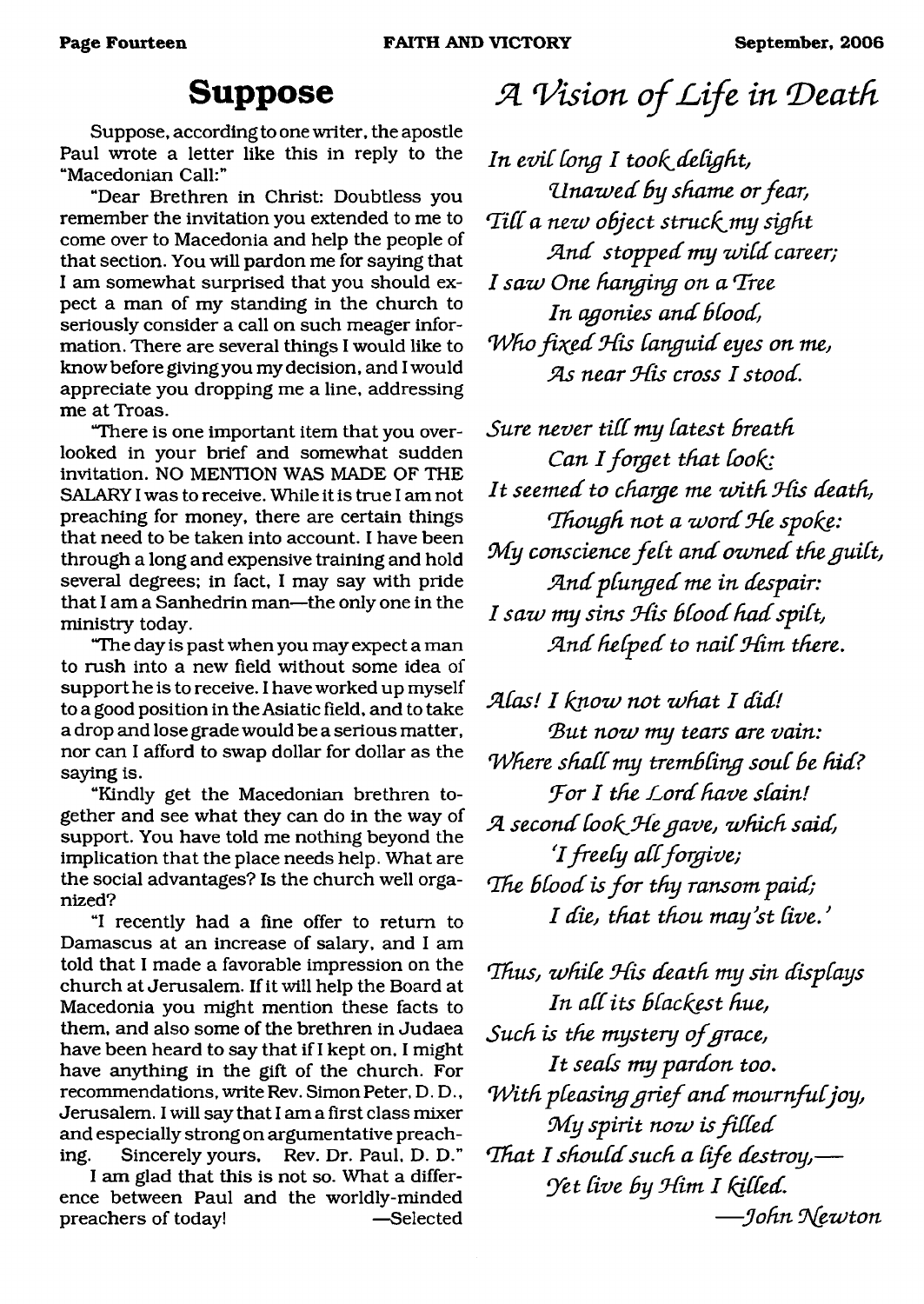# **"E xam in e Y ou rse lve s Whether Ye Be In The Faith."**

In the lives of a great many people today "the church"—or anything that resembles the church—seems to have taken the place of God. This twentieth century "goddess" appeases the consciences of her worshipers, and in her shadow they seem to feel great rest and security.

Few people today are troubled about their relationship with the Creator. Most of them feel that the church has assumed this responsibility for them. The minister is hired to bear the burden of doctrine and religious duty, and to him the laity entrust the welfare of their souls. Thus they are relieved of practically all sense of religious duty, and consequently they have much more time to devote to the affairs of this life.

But this is a false foundation. Numbers of people who attend church regularly have never had any definite change of heart or experience with the Lord. They have merely joined a church—not the body of Christ.

No church can save a man's soul. There is no salvation in any institution of man—nor has the Lord invested any earthly representative with the sole power of salvation. The experience of conversion is a personal thing between the Creator and His creatures.

"And ye shall seek me, and find me, when ye shall search for me with all your heart." Jeremiah 29:13. This is the first essential step toward a new life: to SEEK the Lord in prayer—the more earnest, the more desperate that prayer; the quicker the results.

Down through the years many souls have been able to open the gates of communion before the throne of God, by fasting and seeking the Lord in times of great need. But it seems characteristic of human nature that there must almost always be some great trouble or strife to prod a soul into really searching for God above all else; truly seeking reconciliation with the Lord, and forgiveness for sin.

"Therefore if any man be in Christ he is a new creature:..." II Corinthians 5:17. Paul also declares here that "...old things are passed away; behold, all things are become new." And in Colossians he tells us that the Father "...hath translated us into the kingdom of his dear Son:" Colossians 1:13.

In speaking to Nicodemus, Jesus said: ".. .Except a man be bom again, he cannot see the kingdom of God." John 3:3. Being "born again"

is an experience which every man should vividly remember; it is his first real contact with the Spirit of God. Surely when this contact is made, the seeker must be aware of it.

In the book of Ezekiel there is recorded a promise of the Lord to the remnant of His people that He will put a new spirit within them, and "...I will take the stony heart out of their flesh, and will give them an heart of flesh:" Ezekiel 11:19. This is the "new covenant" spoken of in Hebrews 8:8. This heart-removing operation which God performs is a most glorious work, and with the "new spirit" that is put within us, we truly become sons of God. "Hereby know we that we dwell in him, and he in us, because he hath given us of his Spirit." I John 4:13.

Many people today have been raised in religious homes, and have attended church services and Sunday school from infancy; but have had no definite change of heart and spirit.

| 化硫氰化合物 医心包 地名美国斯特特里<br>الحظية والمستوية                                                                   |  |  |  |  |
|-----------------------------------------------------------------------------------------------------------|--|--|--|--|
| Bible                                                                                                     |  |  |  |  |
| .e.sso<br>$\left\langle \frac{1}{10}\right\rangle$                                                        |  |  |  |  |
|                                                                                                           |  |  |  |  |
|                                                                                                           |  |  |  |  |
| lding as in a glass the glory of the Lord,<br>CHANGED " II Cor. 3:18                                      |  |  |  |  |
| Subscription Order<br>Please send____________copy/ies of the                                              |  |  |  |  |
| Bible Lessons quarterly to:                                                                               |  |  |  |  |
| Name                                                                                                      |  |  |  |  |
| Address                                                                                                   |  |  |  |  |
| $City$ <sub>____</sub> __________________State______Zip_                                                  |  |  |  |  |
| Phone                                                                                                     |  |  |  |  |
| Subscription rate: \$1.50 per copy per<br>quarter; or \$5.00 per copy for one year<br>(issued quarterly). |  |  |  |  |
| Please find enclosed payment in the<br>amount of \$                                                       |  |  |  |  |
| Mail to:<br><b>FAITH PUBLISHING HOUSE</b>                                                                 |  |  |  |  |
| P.O. BOX 518<br>GUTHRIE, OK 73044<br>9/06                                                                 |  |  |  |  |
| <b>Elisabet</b> (m.                                                                                       |  |  |  |  |